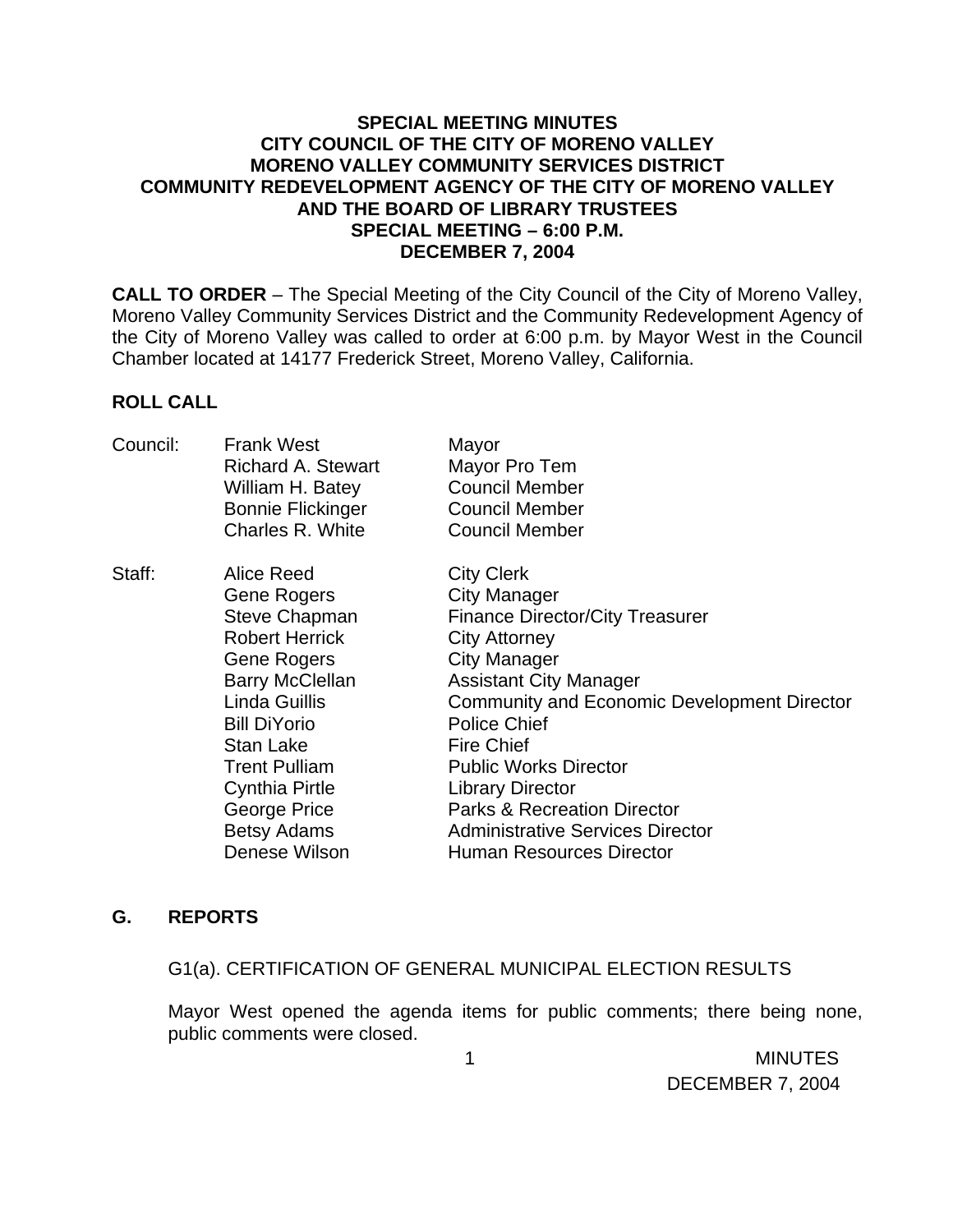Mayor Pro Tem Stewart made a motion, seconded by Council Member Flickinger to adopt Resolution No. 2004-83, reciting the facts of the General Municipal Election held November 2, 2004, declaring the result and such other matters as provided by law. Motion carried 5-0. Roll call vote.

# Resolution No. 2004-83

A Resolution of the City Council of the City of Moreno Valley, California, Reciting the Facts of the General Municipal Election Held November 2, 2004, Declaring the Results and Such Other Matters as Provided by Law

G1(b). SWEARING-IN OF COUNCIL MEMBERS-ELECT

City Clerk Alice Reed swore in Council Members-Elect Charles R. White, Frank West and William H. Batey.

## **ADJOURNED** TO CLOSED SESSION

\_\_\_\_\_\_\_\_\_\_\_\_\_\_\_\_\_\_\_\_\_\_\_\_\_\_\_\_\_\_\_

There being no further business to conduct, the meeting was adjourned at 6:10 p.m. to regularly scheduled City Council Closed Session by unanimous informal consent.

Submitted by:

Alice Reed, City Clerk Secretary, Moreno Valley Community Services District Secretary, Community Redevelopment Agency of the City of Moreno Valley Secretary, Board of Library Trustees

Approved by:

Frank West, Mayor President, Moreno Valley Community Services District Chairperson, Community Redevelopment Agency of the City of Moreno Valley Chairperson, Board of Library Trustees

enl

 $\overline{a}$